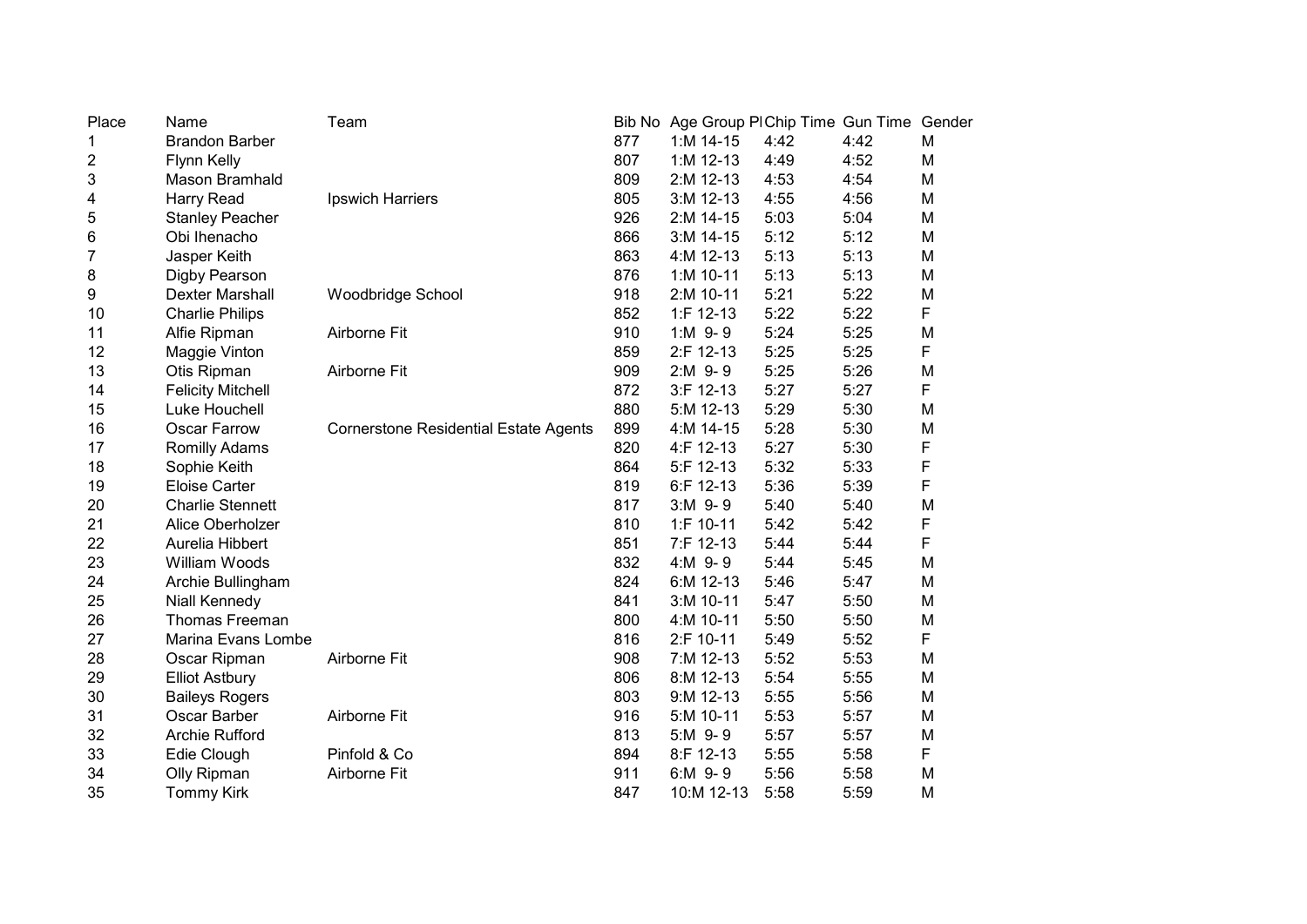| 36 | Sam Johnson               | Airborne Fit                                 | 914 | 11:M 12-13   | 5:58 | 5:59 | M           |
|----|---------------------------|----------------------------------------------|-----|--------------|------|------|-------------|
| 37 | Jamie Cliff               |                                              | 845 | 12:M 12-13   | 5:59 | 6:00 | M           |
| 38 | Dylan Wilmer              | <b>Ipswich Harriers</b>                      | 808 | 13:M 12-13   | 5:58 | 6:00 | M           |
| 39 | Jude Hayward-Bracken      |                                              | 883 | 14:M 12-13   | 6:00 | 6:00 | M           |
| 40 | Diggory DAVIES            |                                              | 892 | 6:M 10-11    | 6:01 | 6:03 | M           |
| 41 | <b>Francis Bradshaw</b>   | <b>Barker Gotelee</b>                        | 907 | 15:M 12-13   | 6:03 | 6:05 | M           |
| 42 | George Barnard            |                                              | 814 | 7:M 10-11    | 6:04 | 6:06 | M           |
| 43 | <b>Barnaby ALDER</b>      |                                              | 893 | 16:M 12-13   | 6:05 | 6:06 | M           |
| 44 | Henry Woods               |                                              | 829 | 17:M 12-13   | 6:06 | 6:07 | M           |
| 45 | Harry Wiseman             |                                              | 855 | 18:M 12-13   | 6:05 | 6:09 | M           |
| 46 | Hugo Gavin                |                                              | 925 | 19:M 12-13   | 6:09 | 6:10 | M           |
| 47 | <b>Brayden Rogers</b>     |                                              | 804 | 8:M 10-11    | 6:09 | 6:10 | M           |
| 48 | Charlie Bradshaw          |                                              | 846 | 9:M 10-11    | 6:09 | 6:10 | M           |
| 49 | India Johnson             | Airborne Fit                                 | 915 | 3:F 10-11    | 6:10 | 6:11 | F           |
| 50 | <b>Thomas Card</b>        | <b>Cornerstone Residential Estate Agents</b> | 901 | 20:M 12-13   | 6:11 | 6:12 | M           |
| 51 | Poppy Pyke                | Ipswich Harriers                             | 860 | 10:F 12-13   | 6:11 | 6:12 | F           |
| 52 | Jenson Iles               | Airborne Fit                                 | 913 | 7:M 9-9      | 6:12 | 6:14 | M           |
| 53 | <b>Harry Gavin</b>        |                                              | 924 | 10:M 10-11   | 6:14 | 6:16 | M           |
| 54 | Thomas Kemp               | <b>Cornerstone Residential Estate Agents</b> | 903 | 21:M 12-13   | 6:17 | 6:19 | M           |
| 55 | <b>Charlotte Houchell</b> |                                              | 882 | $1:F9-.9$    | 6:20 | 6:21 | F           |
| 56 | William Aykroyd           |                                              | 869 | 11:M 10-11   | 6:18 | 6:21 | M           |
| 57 | Joshua Gray               | Pinfold & Co                                 | 895 | 12:M 10-11   | 6:20 | 6:23 | M           |
| 58 | Henry Aykroyd             |                                              | 870 | 8:M 9-9      | 6:20 | 6:23 | M           |
| 59 | Maria Bradshaw            | <b>Barker Gotelee</b>                        | 906 | 11:F 12-13   | 6:21 | 6:23 | F           |
| 60 | James Love                |                                              | 853 | 1: $M$ 0-8   | 6:24 | 6:26 | M           |
| 61 | <b>Betsy Kirk</b>         |                                              | 848 | 4:F 10-11    | 6:24 | 6:27 | F           |
| 62 | India Bostock             |                                              | 868 | 5:F 10-11    | 6:28 | 6:28 | F           |
| 63 | George Thorpe             |                                              | 843 | 13:M 10-11   | 6:27 | 6:28 | M           |
| 64 | <b>Archie Farrow</b>      | <b>Cornerstone Residential Estate Agents</b> | 900 | 22:M 12-13   | 6:27 | 6:29 | M           |
| 65 | Sofia BURT                | Ipswich Harriers                             | 891 | 12:F 12-13   | 6:28 | 6:30 | $\mathsf F$ |
| 66 | Flora Houchell            |                                              | 881 | $2:F$ 9-9    | 6:29 | 6:30 | F           |
| 67 | <b>Arthur Pawsey</b>      |                                              | 862 | $9: M$ $9-9$ | 6:33 | 6:35 | M           |
| 68 | <b>Luke Stafford</b>      |                                              | 821 | 23:M 12-13   | 6:35 | 6:37 | M           |
| 69 | Angus Thompson            |                                              | 849 | 24:M 12-13   | 6:42 | 6:43 | M           |
| 70 | Benjamin Squirrell        |                                              | 857 | $2:M$ 0-8    | 6:42 | 6:43 | M           |
| 71 | Eva Jones                 |                                              | 839 | $1:F$ 0-8    | 6:48 | 6:51 | F           |